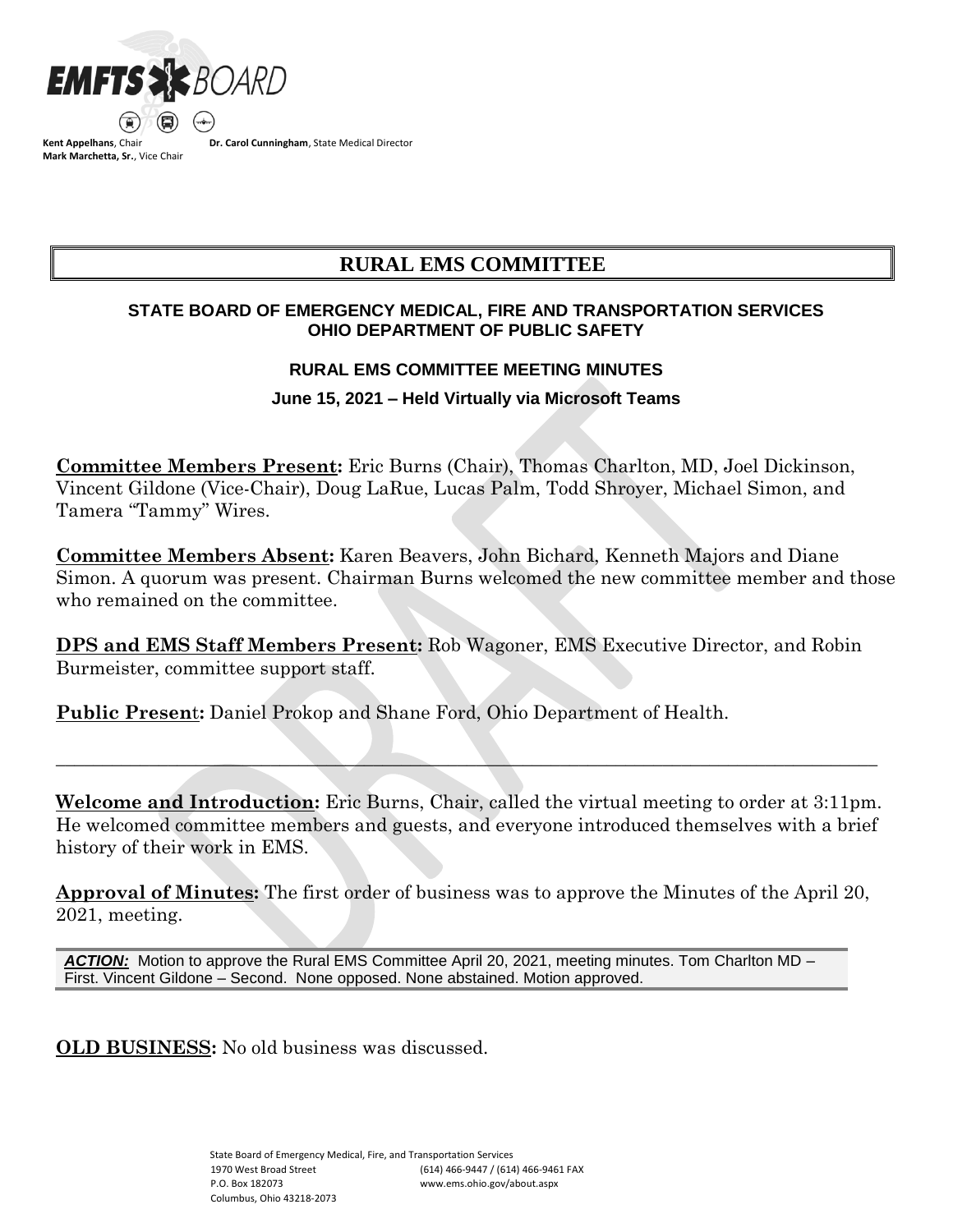**State Board of Emergency Medical, Fire, and Transportation Services Page** 2

**NEW BUSINESS:** The committee had submitted goals for discussion that it felt it could achieve over the next five years, which were:

- A. Recruitment and retention of rural providers
- B. Training for rural providers
- C. Funding of rural EMS
- D. Community Paramedicine
- E. Medical Directors
- F. Inactive RPABs
- G. Professionalism (appearance, attitude, station, etc.)

The committee discussed, at length, the goals.

Goal items A, B and C were merged into one major goal: Recruitment, Retention, Training and Funding for Rural EMS. The committee will look into grant funding (private, profit, non-profit, literacy, etc.), seek legislators to champion Rural EMS, get EMS labeled by the state as "essential" like fire is, and improve education.

Over 4000 EMS and Fire certification holders, who were given an extension until July 1, 2021, under HB404, still have not renewed their certifications. The EMS Division is making phone calls to these individuals to remind them to renew their certifications. After July 1, 2021, statistics will become available as to how many certification holders did not renew during the COVID-19 pandemic. That information may be available at the August 2021 committee meeting.

The committee discussed EMS education and pass rates diminishing at smaller training sites while pass rates are higher at larger training facilities. One problem is reading and comprehension skills. A pre-course to make more successful student experiences is to develop a program to assist students with reading skills so that their frustration is less. Using a standardized pretest, e.g. Work Keys, is helpful to determine where each student has challenges. This would be helpful for both students and training centers.

The committee members are to send their ideas about Recruitment, Retention, Training and Funding to support staff, Robin Burmeister, by July 23 for adding to the August 17 committee agenda.

Goal items D, E and F were loosely merged as RPAB, Medical Directors, and Community Paramedicine. The committee discussed concern that not all RPAB regions were meeting quarterly. There is a need to work with stakeholders and get RPABs up and running. Discussion ensued that it seems difficult to get physician participation and it is often difficult to find physicians with medical director requirements (i.e. ER certified) that live in the region. It was discussed that it is also a trauma issue and the committee could reach out to regional trauma coordinators. Dr. Charlton volunteered to make himself available for a virtual meeting to discuss the RPAB issues. Todd Shroyer will discuss RPAB concerns with Joel Dickinson (who had to temporarily leave the meeting) and report back to committee.